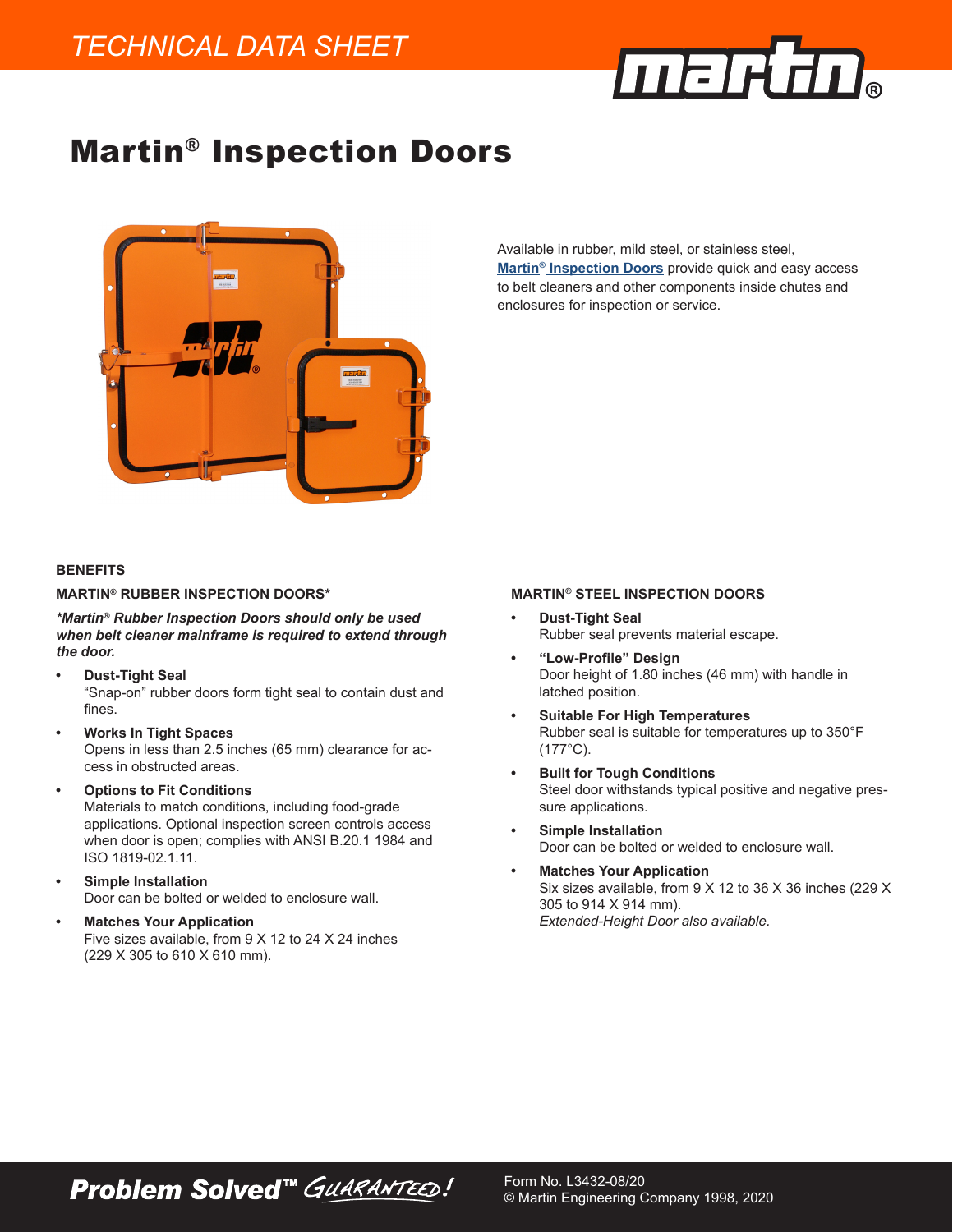# *TECHNICAL DATA SHEET*

#### **APPLICATION GUIDELINES**

Martin Engineering recommends a minimum door size of 12 X 14 in. (305 X 356 mm) for pre-cleaners and 12 X 18 in. (305 X 457 mm) for secondary cleaners.

Other options, including food-grade rubber and/or stainless steel frame are available. See your Martin Engineering representative.



**DOOR SIZE\* Approximate door size in inches** (width x height)

**DOOR SEAL TYPE HT:** High-Temp **ØØ:** Standard

# **DOOR MATERIAL**

**C:** 304 Stainless Steel **S:** 316 Stainless Steel **Ø:** Painted Mild Steel

**MOUNTING HARDWARE**

**M:** With Mounting Hardware **Ø:** Without Mounting Hardware

#### **LOCKABLE LATCH**

**L:** With Lockable Latch **Ø:** With Standard Latch

# **BARRIER GUARD**

**G:** With Barrier Guard **Ø:** Without Barrier Guard

# **Martin® Extended-Height Steel Inspection Door Martin® Round Steel Inspection Door**



# **DOOR SIZE\***

**Approximate door size in inches** (width x height)

### **DOOR FRAME BAND HEIGHT**

Height in inches from 03 to 12 Max. height for 0912, 1214, and 1218 doors is 8 in.

# **DOOR MATERIAL**

- **C:** 304 Stainless Steel **S:** 316 Stainless Steel
- **Ø:** Painted Mild Steel

## **LOCKABLE LATCH**

**L:** With Lockable Latch

**Ø:** With Standard Latch

## **MOUNTING HARDWARE**

**M:** With Mounting Hardware **Ø:** Without Mounting Hardware

## **BARRIER GUARD**

**G:** With Barrier Guard

**Ø:** Without Barrier Guard

### **\*STANDARD DOOR SIZES in. (mm)**

9 X 12 (229 X 305) 12 X 14 (305 X 356) 12 X 18 (305 X 457) 18 X 24 (457 X 610) 24 X 24 (610 X 610)

*Additional sizes of steel doors are available upon request.*

# **Martin® Steel Inspection Door Martin® Rubber Inspection Door**



*Martin® Rubber Inspection Doors should only be used when belt cleaner mainframe is required to extend through the door.*

# **DOOR SIZE\***

**Approximate door size in inches** (width x height)

### **DOOR FRAME MATERIAL**

**C:** 304 Stainless Steel **S:** 316 Stainless Steel **Ø:** Painted Mild Steel

#### **MOUNTING HARDWARE**

**M:** With Mounting Hardware **Ø:** Without Mounting Hardware

# **BARRIER GUARD**

**G:** With Barrier Guard

**Ø:** Without Barrier Guard



#### **DOOR SIZE**

**Approximate door size in inches** (diameter)

#### **DOOR MATERIAL**

**C:** 304 Stainless Steel **S:** 316 Stainless Steel **Ø:** Painted Mild Steel

#### **MOUNTING HARDWARE**

**M:** With Mounting Hardware **Ø:** Without Mounting Hardware

#### **LOCKABLE LATCH**

**L:** With Lockable Latch **Ø:** With Standard Latch

**Problem Solved™ GUARANTEED!**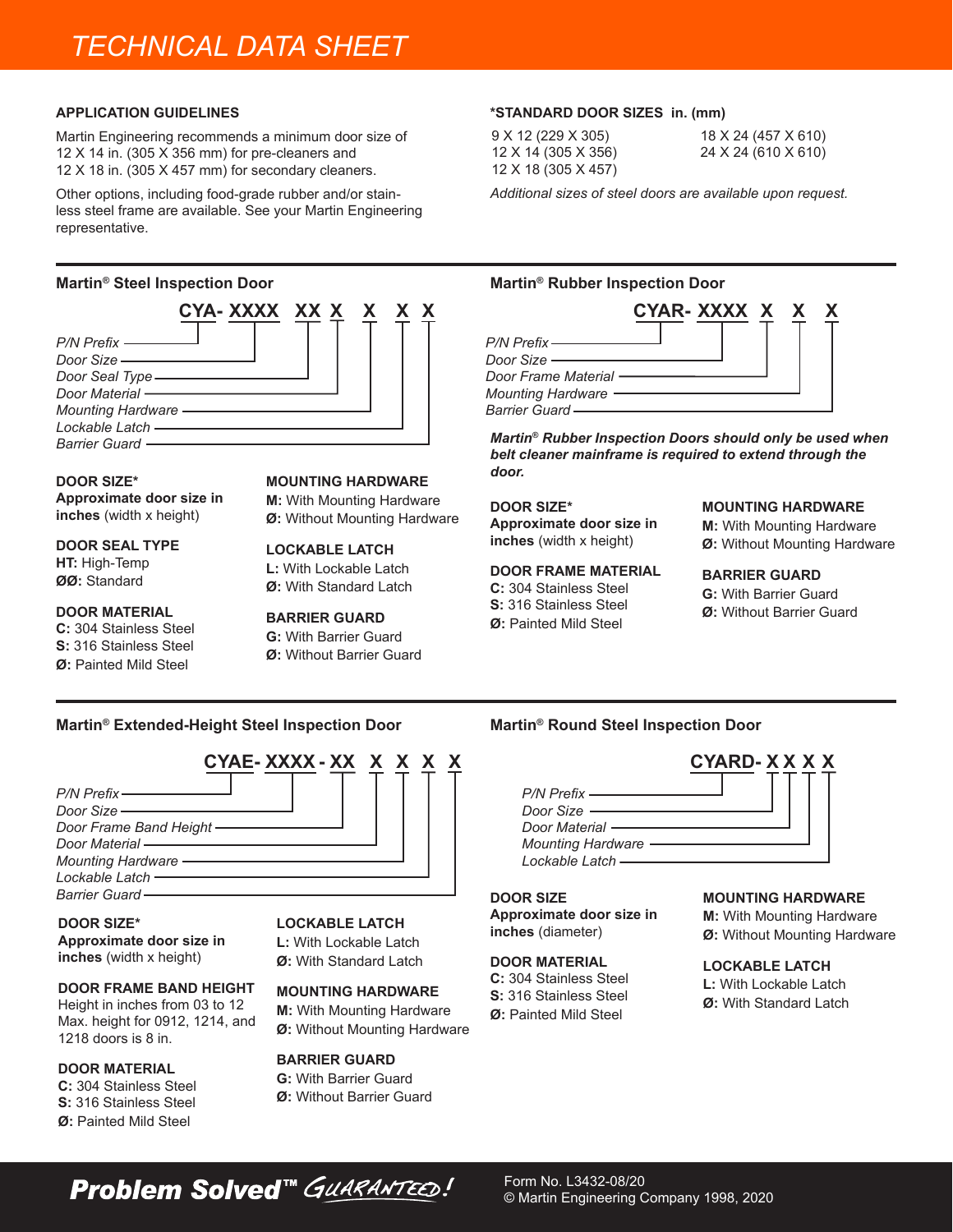# *TECHNICAL DATA SHEET*

# **DIMENSIONS -- in. (mm)**

| Martin® Rubber Inspection Door Part Numbers* |                  |                  |                  |                  |                  |  |
|----------------------------------------------|------------------|------------------|------------------|------------------|------------------|--|
|                                              | <b>CYAR-0912</b> | <b>CYAR-1214</b> | <b>CYAR-1218</b> | <b>CYAR-1824</b> | <b>CYAR-2424</b> |  |
| "А"                                          | 11.25 (286)      | 14.50 (368)      | 14.19 (360)      | 20.25 (514)      | 25.94 (659)      |  |
| "B"                                          | 14.38 (365)      | 16.50 (419)      | 20.25 (514)      | 26.19 (665)      | 25.94 (659)      |  |
| "C"                                          | 8.75(222)        | 12.00 (305)      | 11.69 (297)      | 17.75 (451)      | 23.44 (595)      |  |
| "D"                                          | 11.88 (302)      | 14.00 (356)      | 17.75 (451)      | 23.69 (607)      | 23.44 (595)      |  |
| "E"                                          | 2.81(71)         | 2.81(71)         | 2.81(71)         | 4.81 (122)       | 4.81 (122)       |  |
| "F"                                          | 2.81(71)         | 2.81(71)         | 2.81(71)         | 4.81 (122)       | 4.81 (122)       |  |
| "G"                                          | 0.75(19)         | 0.75(19)         | 0.75(19)         | 0.75(19)         | 0.75(19)         |  |

*\*Martin® Rubber Inspection Doors should only be used when belt cleaner mainframe is required to extend through the door.*

| Martin <sup>®</sup> Steel Inspection Door Part Numbers |                 |                 |                 |                 |                 |                 |                 |                 |
|--------------------------------------------------------|-----------------|-----------------|-----------------|-----------------|-----------------|-----------------|-----------------|-----------------|
|                                                        | <b>CYA-0912</b> | <b>CYA-1212</b> | <b>CYA-1214</b> | <b>CYA-1218</b> | <b>CYA-1812</b> | <b>CYA-1814</b> | <b>CYA-1818</b> | <b>CYA-1824</b> |
| "А"                                                    | 11.26 (286)     | 14.20 (360)     | 14.20 (360)     | 14.20 (360)     | 20.26 (514)     | 20.26 (514)     | 20.26 (514)     | 20.26 (514)     |
| "B"                                                    | 14.39 (365)     | 14.39 (365)     | 16.26 (413)     | 20.26 (514)     | 14.20 (360)     | 16.26 (413)     | 20.26 (514)     | 26.20 (665)     |
| "C"                                                    | 8.25(210)       | 11.19 (284)     | 11.19 (284)     | 11.19 (284)     | 17.25 (438)     | 17.25 (438)     | 17.25 (438)     | 17.25 (438)     |
| "D"                                                    | 11.38 (289)     | 11.38 (289)     | 13.25 (337)     | 17.25 (438)     | 11.19 (284)     | 13.25 (337)     | 17.25 (438)     | 23.19 (589)     |
| "E"                                                    | 2.56(65)        | 2.56(65)        | 2.56(65)        | 2.56(65)        | 2.56(65)        | 2.56(65)        | 2.56(65)        | 4.56 (116)      |
| ``F"                                                   | 2.56(65)        | 2.56(65)        | 2.56(65)        | 2.56(65)        | 2.56(65)        | 2.56(65)        | 2.56(65)        | 4.56 (116)      |
| "G"                                                    | 1.00(25)        | 1.00(25)        | 1.00(25)        | 1.00(25)        | 1.00(25)        | 1.00(25)        | 1.00(25)        | 1.00(25)        |

|      | <b>CYA-2020</b> | <b>CYA-2030</b> | <b>CYA-2418</b> | <b>CYA-2424</b> | <b>CYA-2436</b> | <b>CYA-3018</b> | <b>CYA-3030</b> | CYA-3636     |
|------|-----------------|-----------------|-----------------|-----------------|-----------------|-----------------|-----------------|--------------|
| "А"  | 22.26 (565)     | 23.50 (597)     | 26.44 (672)     | 26.19 (665)     | 26.19 (665)     | 33.50 (851)     | 33.50 (851)     | 39.50 (1003) |
| "B"  | 22.26 (565)     | 33.50 (851)     | 20.50 (521)     | 26.19 (665)     | 39.50 (1003)    | 20.50 (521)     | 33.50 (851)     | 39.50 (1003) |
| "C"  | 19.25 (489)     | 20.25 (514)     | 23.19 (589)     | 22.94 (583)     | 22.94 (583)     | 30.25 (768)     | 30.25 (768)     | 36.25 (921)  |
| "D"  | 19.25 (489)     | 30.25 (768)     | 17.25 (438)     | 22.94 (583)     | 36.25 (921)     | 17.25 (438)     | 30.25 (768)     | 36.25 (921)  |
| "E"  | 4.56 (116)      | 4.56 (116)      | 2.56(65)        | 4.56 (116)      | 4.56 (116)      | 2.56(65)        | 4.56 (116)      | 4.56 (116)   |
| ``F" | 4.56(116)       | 4.56 (116)      | 4.56 (116)      | 4.56 (116)      | 4.56 (116)      | 4.56 (116)      | 4.56 (116)      | 4.56(116)    |
| "G"  | 1.00(25)        | 1.00(25)        | 1.00(25)        | 1.00(25)        | 1.00(25)        | 1.00(25)        | 1.00(25)        | 1.00(25)     |



**Problem Solved™ GUARANTEED!** 



Form No. L3432-08/20 © Martin Engineering Company 1998, 2020